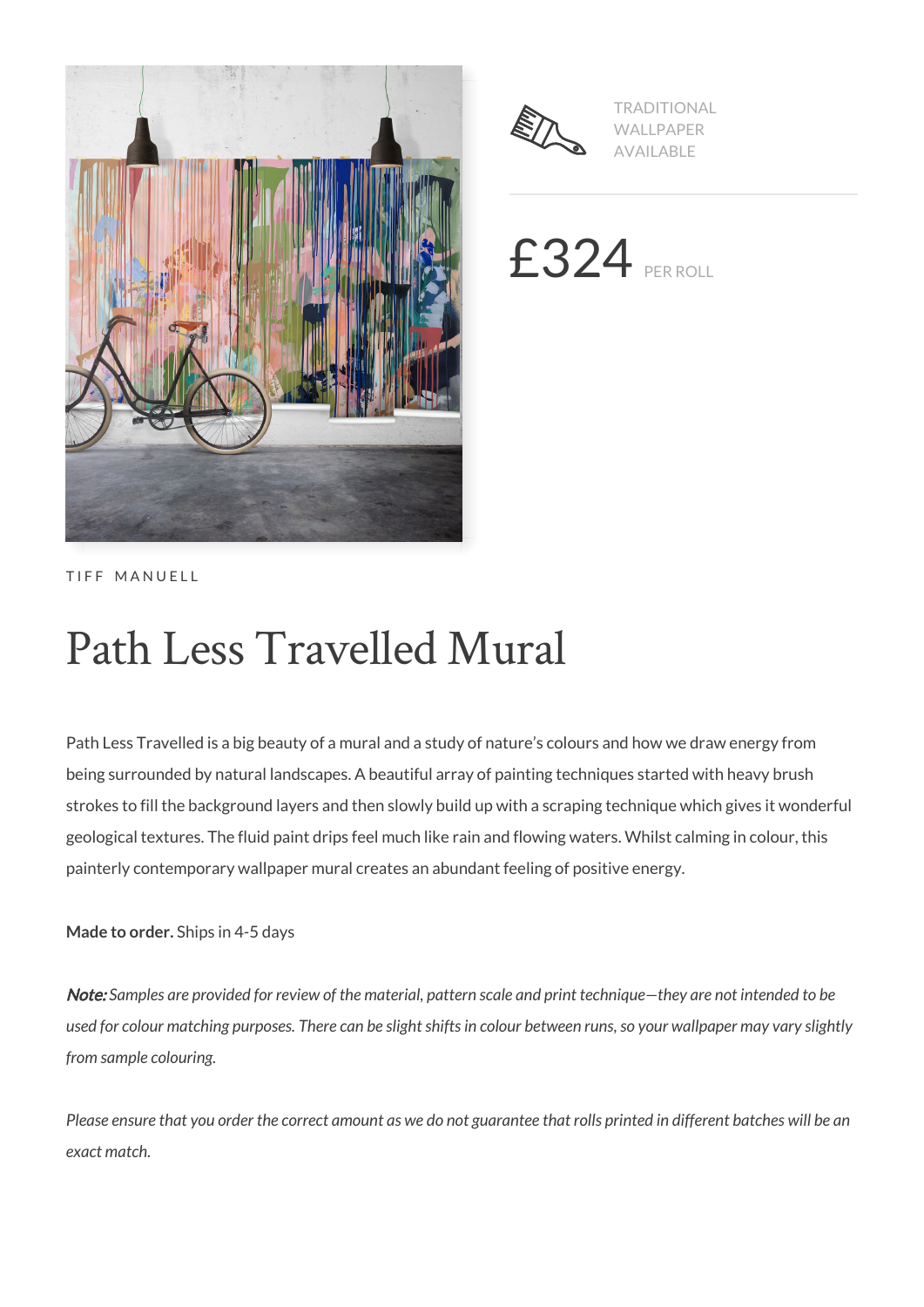| PATTERN MATCH<br><b>FINISH</b> |                        |                | <b>Straight Match</b><br>Pre-trimmed Butt Join |            |          |
|--------------------------------|------------------------|----------------|------------------------------------------------|------------|----------|
|                                |                        |                |                                                |            |          |
| USAGE                          |                        |                | Domestic & Commercial                          |            |          |
| Ħ.                             |                        | ▌▌             |                                                | k.         |          |
| DOMESTIC &<br>COMMERCIAL       | GOOD LIGHT<br>FASTNESS | PASTE THE WALL | <b>STRAIGHT</b><br>MATCH                       | STRIPPABLE | WASHABLE |

### TIFF MANUELL

Tiff Manuell is an artist and designer from Adelaide, South Australia who is known for her signature style of colourful art pieces. They are rich with textures using various painting techniques and brushes. Tiff often uses drip-style painting to add a layer of depth to many of her designs. Her most popular designs feature abstract expressionistic artworks brought to life with acrylics on artistic canvas. In addition to her wallpaper collection with Milton & King, her designs can be found on a wide array of products such as bags, clothing, greeting cards and accessories.

# ADDITIONAL INFORMATION

At Milton & King we have a exclusive range of wall murals for you to choose from whether you're decorating a commercial space like a cafe or gym to a residential space like a living room, bedroom or dining room we have a wall mural to suit your style and budget!

### **Non-woven wallpaper advantages**

The most user-friendly wallpaper on the market.

Sourced from FSC Certified Forests and printed with water-based ink. Milton & King's wallpapers are of the highest quality, are environmentally friendly, and totally 100% vinyl-free.